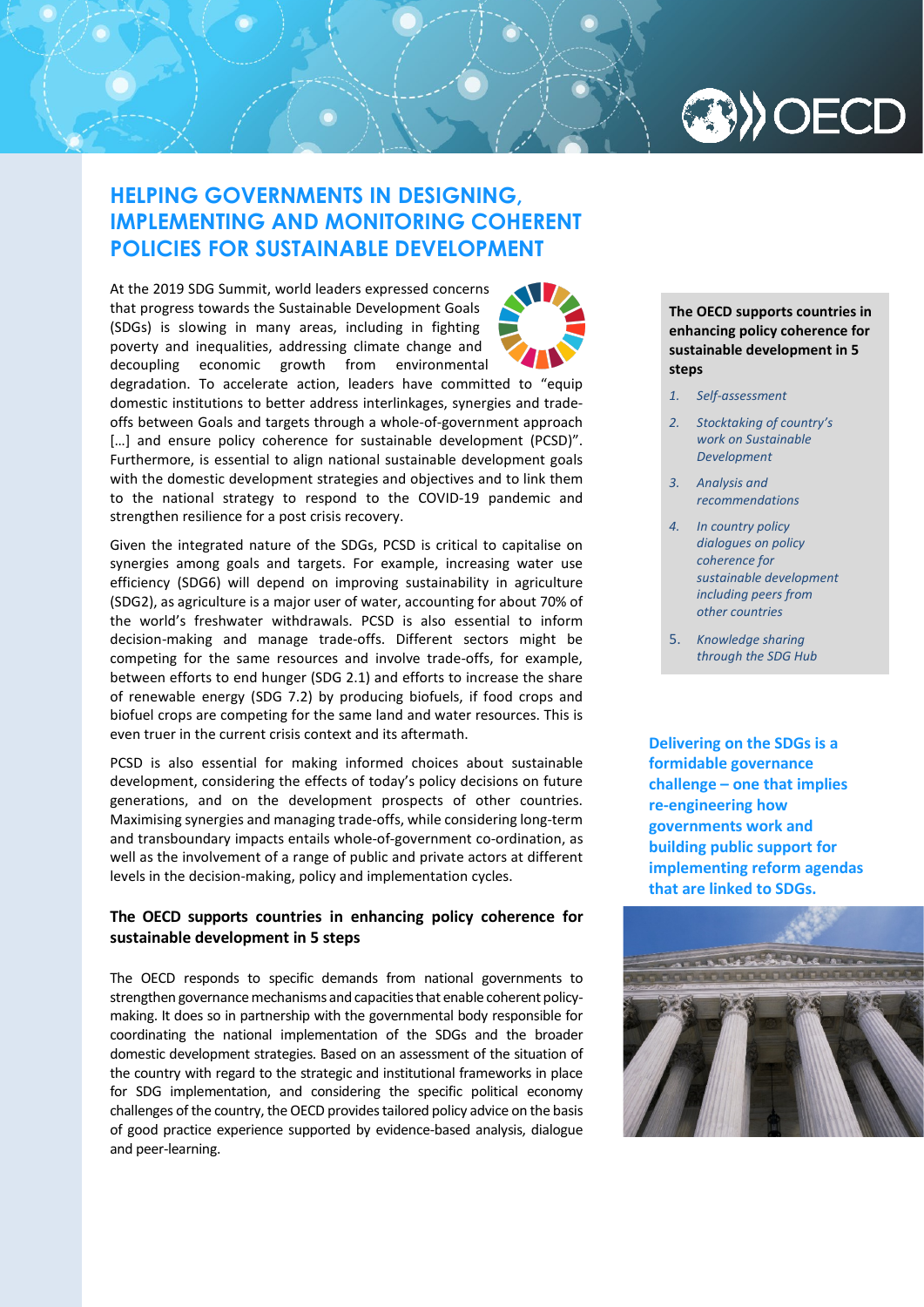#### 2 – SUPPORTING A COHERENT IMPLEMENTATION OF THE SDGs

The OECD helps countries to build capacities to deal with the integrated nature of the SDGs. It supports policy-makers and key stakeholders in identifying interlinkages across economic, social and environmental sectors as well as in developing policy priorities considering synergies and trade-offs; balancing short and long-term policy goals; bridging domestic and international implementation, addressing trans-boundary impacts and aligning public and private actions. Interdependencies with the responses to the current COVID-19 crisis and longer-term strategies to prepare the crisis aftermath are also considered. By building capacities through inter-ministerial and multistakeholder dialogue, the OECD contributes to galvanise whole-of-government approaches and cross-fertilisation across different policy fields for SDG implementation.

The OECD's support to governments in enhancing policy coherence for sustainable development consists of five mutually supporting steps:

#### *1. Self-assessment*

• *PCSD Checklist: to* screen policies, organisational structures and policymaking processes, and identify strengths and areas for improvement in light of the eight principles promoted by the OECD Recommendation on Policy Coherence for Sustainable Development (box). This tool helps to appraise the existence of the mechanisms of coherence and the conditions in place (who does what?) as well as the level of implementation (how the mechanism operates for enhancing coherence?).

#### **OECD Council Recommendation on Policy Coherence for Sustainable Development**

The OECD Recommendation on Policy Coherence for Sustainable Development adopted by all OECD member countries on 11 December 2019, provides a comprehensive standard to help countries equip policy-makers and key stakeholders with the necessary institutional mechanisms and policy tools to enhance PCSD. It presents a set of eight principles under three main pillars. Notably it recommends that countries that have adhered to it set up and strengthen mechanisms that support:

| A strategic vision for achieving the 2030 Agenda and the SDGs in an integrated manner                                                                             |  |                                  |                                                |                             |
|-------------------------------------------------------------------------------------------------------------------------------------------------------------------|--|----------------------------------|------------------------------------------------|-----------------------------|
| 1 Political<br>Commitment<br>and Leadership                                                                                                                       |  | 2 Strategic Long-<br>term Vision |                                                | 3 Policy<br>Integration     |
| Effective and inclusive institutional mechanisms to address policy interactions across<br>II.<br>policy sectors and align actions among levels of government      |  |                                  |                                                |                             |
|                                                                                                                                                                   |  |                                  |                                                |                             |
| 4 Whole-of-<br>Govemment<br>Coordination                                                                                                                          |  | Subnational<br>Engagement        |                                                | 6 Stakeholder<br>Engagement |
| A set of responsive and adaptive tools to anticipate, assess and address domestic,<br>III.<br>transboundary and long-term impacts of policies to advance the SDGs |  |                                  |                                                |                             |
| Policy and Financing<br>Impacts                                                                                                                                   |  |                                  | Monitoring, Reporting and<br><b>Fvaluation</b> |                             |

#### *2. Stocktaking of country's work on Sustainable Development*

- *Institutional scan:* to review how core governance systems are adapted to deliver cross-cutting policy objectives and support an effective and integrated implementation of the SDGs.
- *SDGs Policy Tagging:* to establish a dashboard of existing sectoral policies and expenditures across the SDGs targets. This exercise reveals current sectoral priorities of the government, as well as linkages between budgetary programmes with SDGs and targets.

**Achieving the SDGs requires planning for the future, to support present needs and those of future generations. Policy makers need to anticipate and address complex interconnected issues, identify and understand the shifts they can bring about in economic and social conditions, and adapt the design and implementation of reforms accordingly.** 



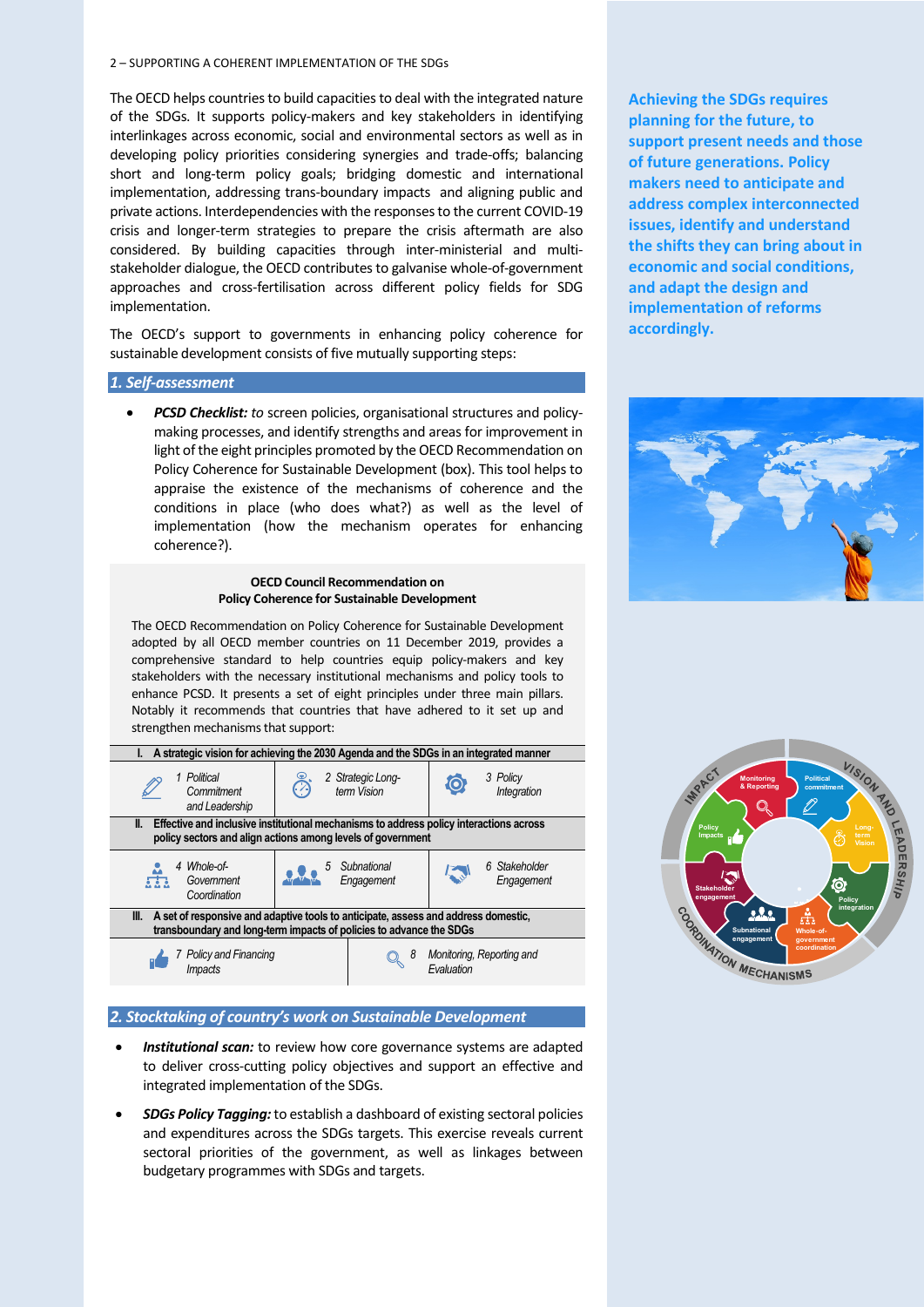# *3. Analysis and recommendations*

Based on the results of the self-assessment and stocktaking phases, in this phase the OECD provides analysis, adapted support (training modules, multistakeholder workshops, etc.) and recommendations to enhance PCSD in the implementation of the SDGs. The OECD also provides evidence on country practices and promotes peer-learning. Support includes combined modules:

- *Strategic visioning for sustainable development:* to develop capacities to make informed choices about sustainable development, considering the effects of today's policy decisions on the well-being of future generations (for instance, through training on applying strategic visioning, foresight and scenario development).
- *Prioritising actions based on integrated approachesand dialogue:* to facilitate inter-ministerial and multi-stakeholder dialogue to develop and align priorities for achieving SDGs (i.e. how policy interlinkages can be operationalized into cross-sectoral actions and milestones?) while considering synergies, trade-offs and transboundary effects.
- *Adapting institutional frameworks and governance processes:* based on a set of recommendations to: *a)* adapt legislative frameworks, procurement, and other core government processes; *b*) strengthen interministerial and national and subnational linkages; and *c)* improve the coordination function and the capacities of the governmental body responsible for SDG implementation to manage and address trade-offs and policy divergences.
- *Integrating SDGs into core government processes and systems:* building capacity for integrating sustainable development issues into policy planning, implementation, budgeting and evaluation (for instance, training on capacity for evidence informed policy-making).
- **Budgeting for SDGs:** provide technical support to align budget programmes to SDGs and gauge the contribution of the national budget to the SDGs.
- *Engaging stakeholders:* develop communication plans and platforms for enabling multi-stakeholders (private sector and civil society, foundations, academia, etc.) to engage effectively in the policy-making process as well as in the design and implementation of the SDGs.
- *Addressing transboundary policy impacts:* workshops to build capacities to identify potential negative or positive spill-over effects of policies as well as recommendations for strengthening monitoring, reporting and evaluation systems to track policy impacts.
- *Sectoral and thematic reviews on mainstreaming sustainable development across policy areas:* undertaking sectoral (environment, health, education, etc.) and thematic (food systems, climate change, circular economy) reviews of how governance arrangements and policies are adapted for sustainable development in a specific policy area.

**Policy makers need to systematically consider to what extent policy choices may lead to future challenges. The well-being of future generations depends on the stock of assets left behind by the current generation, including economic capital (physical, knowledge, financial), natural capital (energy and mineral resources, land and ecosystems, water, air quality and climate), human capital (labour, education, and health) and social capital (trust and institutions).**